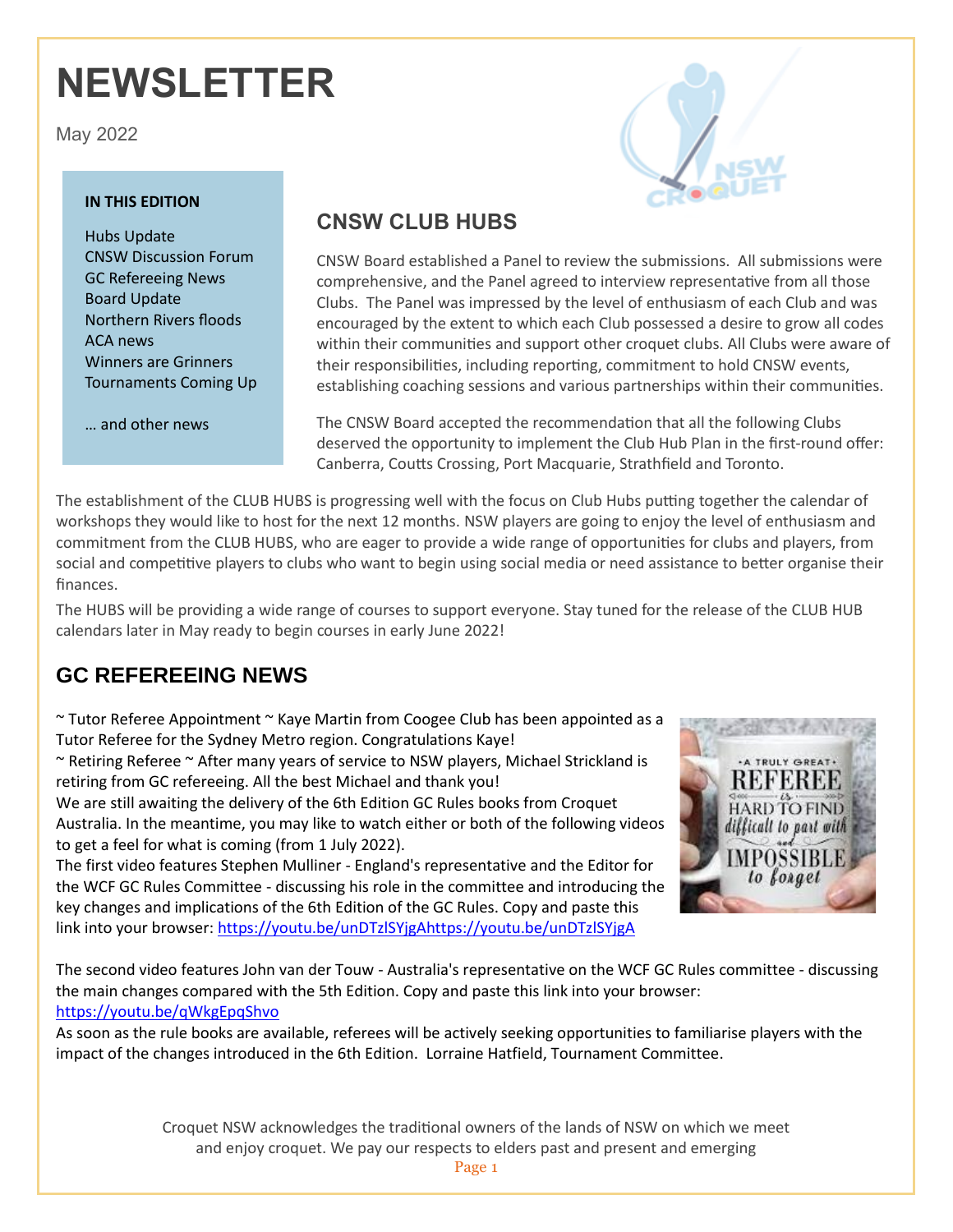#### **BOARD MEMBERS**

Chair: Kate McLoughlin Deputy Chair: Rik Mills Treasurer: Steve Miles Secretary: David Scott Projects & Grants: Rosie Landrebe Newsletter: Liz Friend [newsletter@croquet-nsw.org](file:///C:/Users/kmcl1/AppData/Local/Packages/microsoft.windowscommunicationsapps_8wekyb3d8bbwe/LocalState/Files/S0/2979/Attachments/newsletter@croquet-nsw.org) Board member: Ray Chapman Website: [https://croquet-nsw.org](https://croquet-nsw.org/) [Croquet NSW Facebook page](https://www.facebook.com/groups/204121004882119/)

# **FROM THE BOARD**

Many of our Clubs have been very busy hosting events and members have enjoyed visiting other Clubs and experiencing the wonderful welcome they receive, often attending the same event year after year. As Clubs focus on membership and retention, we can look forward to utilising the tools that are now available, including the expert advice from the Marketing Committee at the ACA. By now, Clubs will have received a copy, via email, of Greg Bury's presentation which he gave at the CNSW Forum held via Zoom on 26 April. In his role as General Manager, ACA, Greg has been sharing his ideas throughout the country.

The Board continues to review its policies, ensuring compliance as well as relevance, and all policies can be found on the CNSW website. The website is kept up to date by David Archer. Here you will also find information for members and Clubs including Club news, the event calendar, results, resources for coaching and refereeing and all copies of the Newsletter and Board Minutes, amongst other documents. Follow the link [https://www.croquet-nsw.org](https://www.croquet-nsw.org/)

**World Croquet Day** was celebrated the first weekend in May 2022. If your Club celebrated, be sure to send a report on t[o secretary@croquet-nsw.org](mailto:secretary@croquet-nsw.org) for possible inclusion in the CNSW Newsletter, website or Facebook page.



 *Liz Friend*

Liz Friend, Board Member

# **NORTHERN RIVERS FLOODED COMMUNITIES**

For the first time since the February 2022 flood impacted Lismore Croquet clubhouse and lawns, members returned for a social morning on Thursday 28 April 2022. Although the clubhouse cannot be occupied, the lawns are in good condition thanks to the efforts of Fred and his team from Lismore City Council Parks & Gardens and Lismore Croquet Club's lawns manager, Bruce Ross. There remains continued uncertainty as to what is required to restore the clubhouse, how much that will cost and who will pay. Unfortunately, Lismore Croquet has also lost storage space in nearby Council owned facilities, adding more uncertainty to costs for recovery.

Casino Croquet members are disappointed they have not been able to return to their lawns which are still too waterlogged to mark and play. They remain hopeful of a return to play in mid May 2022. The Casino clubhouse also requires extensive renovation with the local council indicating they will replace their kitchen cupboards and perhaps floor coverings. However, storage cupboards, paint and white goods will likely be at Casino Croquet expense. Like Lismore, there remains a myriad of costs that remain unknown and uncertain.

Members from both clubs are resilient and dedicated to getting their respective clubs back up and operating. Both Clubs have been encouraged and invigorated by the financial and moral support received from the wider croquet community with donations, emails and phone calls from individuals and fellow croquet clubs.

On behalf of Casino and Lismore Croquet Clubs, Croquet NSW thanks everyone who has donated as well those still planning to do so, for example, holding a fundraiser day.

Finally, a big thank you to Croquet Australia for their Disaster Relief Program [\(ACA DISASTER RELIEF PROGRAM](https://croquet-australia.com.au/2022/03/11/aca-disaster-relief-program/#:~:text=CROQUET%20AUSTRALIA%20DISASTER%20RELIEF%20PROGRAM%20The%20Croquet%20Australia,can%20nominate%20to%20join%20if%20not%20automatically%20included.) – [Australian Croquet Association \(croquet-australia.com.au\)](https://croquet-australia.com.au/2022/03/11/aca-disaster-relief-program/#:~:text=CROQUET%20AUSTRALIA%20DISASTER%20RELIEF%20PROGRAM%20The%20Croquet%20Australia,can%20nominate%20to%20join%20if%20not%20automatically%20included.) which enabled the message for support to be widely spread. David Scott, Ballina.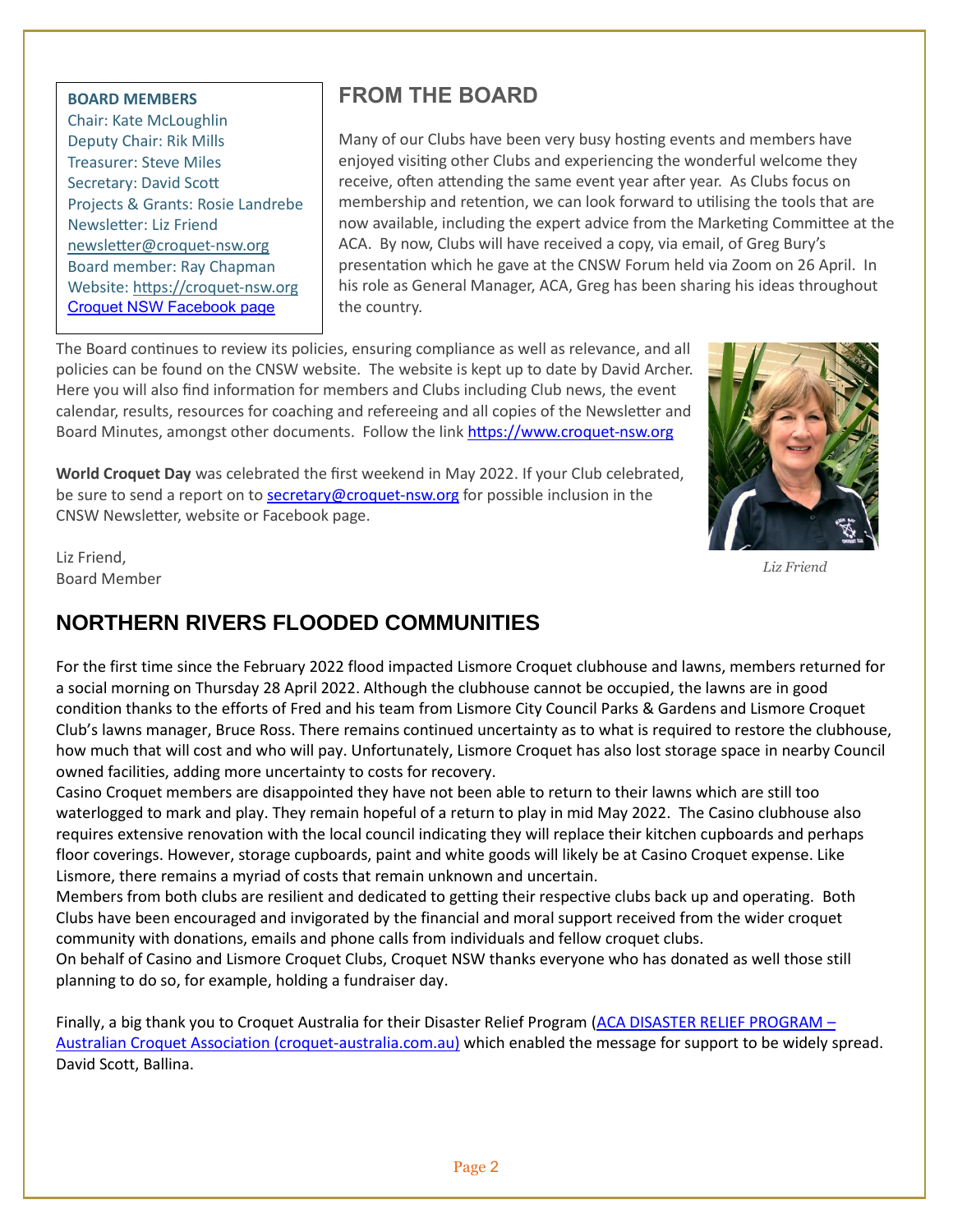# **CROQUET NSW FORUM on Tuesday 26 April 2022 via Zoom**

Croquet NSW held a Discussion forum open to all NSW players on the last Tuesday in April. The Forum was attended by over 50 CNSW players from across the State and had a focus on recruitment and retention. Two clubs shared their recruitment experiences: Liz Friend from Nelson Bay Croquet Club and Anne Collins from Cooks River Croquet Club. Both Clubs have successfully recruited new players to try the sport using different means: one through personal and paid promotion in local media and the other using the local Council website and the booking application 'trybooking'. This was followed by an overview of the importance of marketing and the need to do the groundwork in your Club to receive new members, presented by Greg Bury, Australian Croquet Academy.

The presentations were followed by questions which had been previously submitted by Clubs.

The Board appreciates the thoughtful questions raised and is happy to answer outstanding questions for Clubs and their members.

- 1. **Killara Croquet Club** raised the issue of helping those clubs who have been flood affected**.** *David Scott, Secretary, Croquet NSW responded with reference to the ACA option for clubs to donate to flood affected clubs, and CNSW has been keeping in contact with the clubs. The Board considered the use of CNSW funds as not appropriate for emergency and disaster relief as there are government agencies charged with such functions.*
- 2. **Nowra Croquet Club** raised a series of questions related to
	- a. Coaching support for clubs *Croquet NSW responded advising of the program to train coaches across the State, which is facilitated through the State Coaching co-ordinator.*
	- b. The needs and benefits of paying affiliation fees to the Australian Croquet Association and Croquet NSW.

*Croquet NSW emphasised the importance of affiliation with the national sporting peak body which handles regulations and standards for play, selection, insurance, national policies and represents Australia on the world croquet stage. The ACA is also developing tools for national use around the website and database. Croquet is one of the cheapest sports in terms of affiliation at \$50 per head per year (\$18 CNSW, \$32 ACA), and NSW is the cheapest state to play croquet in. Over the last two years Croquet NSW has offered rebates on fees of \$1,000 per Club and the ACA halved its affiliation fees in 2020/21. Croquet NSW funds the delivery of coaching, referees, competitions at all levels, a national standard headquarters, and is now funding the Club Hubs program.*

c. Timing on Pennants competitions: *Lorraine Hatfield (Tournaments Committee) clarified the timing given to organise Pennants matches, where there has been an increase in clubs playing, and which have followed closely on from the delayed finish of the 2021 Pennants competitions.*

The session was plagued with some technical hitches in loading Greg Bury's presentation, and in some of the audio quality of speakers. Further information is available from the Croquet NSW website including a recording of the event, a copy of Greg Bury's presentation, and responses to the questions raised.

**The next CNSW Discussion Forum will be held in the evening of Tuesday 26 July**. For questions or any issues you would like to see raised at this Forum please advise [secretary@croquet-nsw.org.](mailto:secretary@croquet-nsw.org)

Kate McLoughlin Chair, Croquet NSW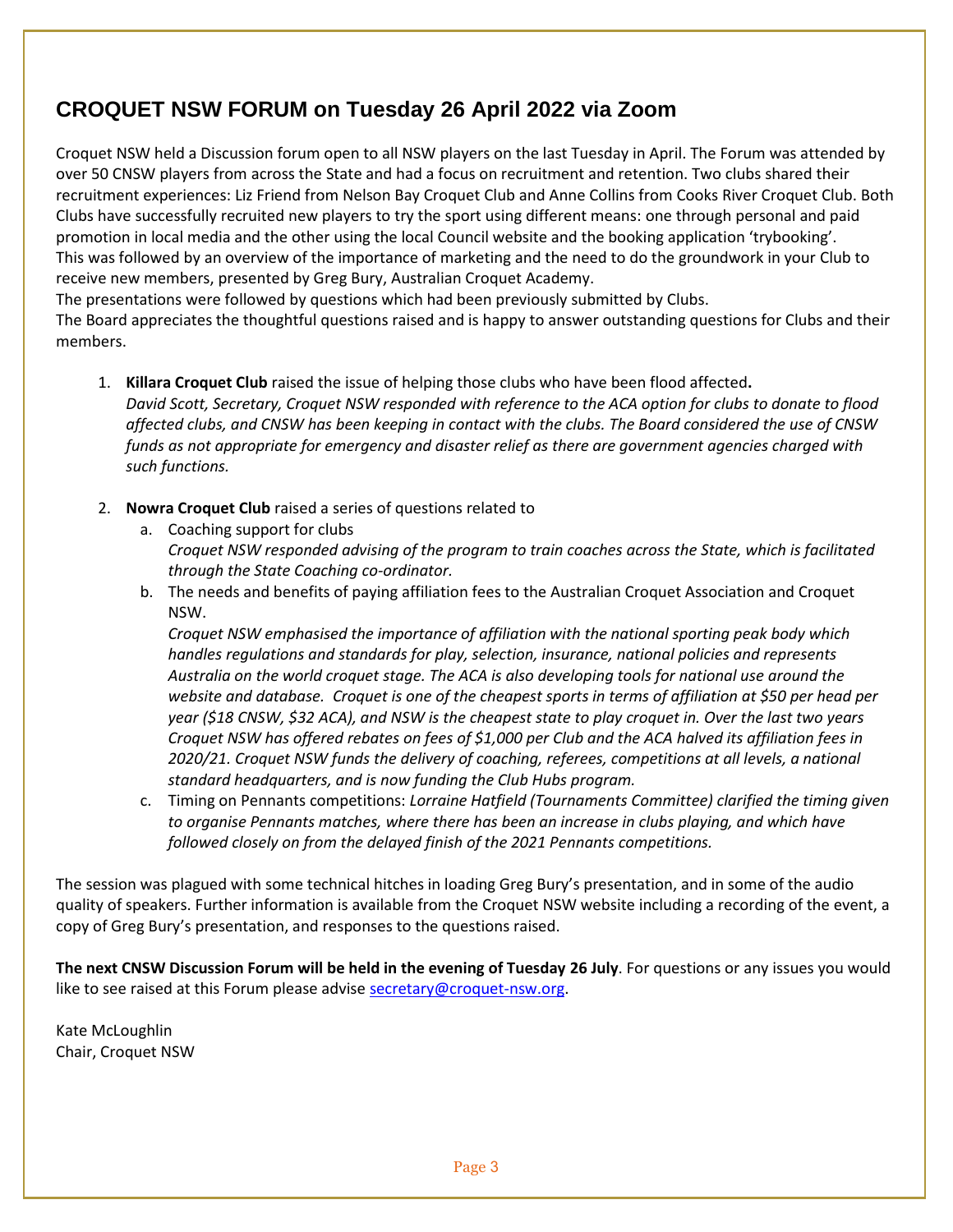#### **WAGGA WAGGA CROQUET CLUB**

The story of croquet in Wagga Wagga goes back to the nineteenth century, but the organised Club apparently came into existence in 1909. According to an item in the Wagga Daily Advertiser, croquet was to be included in the sports to be played in a Carnival at the Racecourse early in 1901. No follow up to this has been found. There are many interesting historical facts including:

- The minute and cash books go back to 1938
- Over many years the Club was involved with school children and the local agriculture college
- Membership of the Wagga Wagga Ladies Croquet Club did not include males until the 1970s
- With the introduction of incorporation, a new constitution was drawn up and the name officially changed to the Wagga Wagga Croquet Club
- The introduction of Come & Try Days was successful, and it was at one in April 2001, that **Jim Nicholls**, who has played for NSW and Australia, tried his hand at croquet and never looked back.

To learn much more about the history, **attached to this newsletter** is an article submitted by Nola Scott from the Wagga Wagga Croquet Club and demonstrates the wonderful record-keeping of the Club, including very interesting photos that show much of the history.

#### **GAIL SICCARDI – AWARD RECOGNITION**

On Tuesday 12 April this year, our croquet Treasurer, Gail Siccardi was presented with an Individual Recognition Award by Blue Mountains City Council. Gail was nominated by members of the Blue Mountains Croquet Club for her outstanding service to the Club as our Treasurer for the last nine years. Gail is also our Membership Secretary and has helped the Club grow in numbers over the years. She has several other hats which include Club Coach, Club Referee, Club Captain and Games Captain. She often writes submissions for community grants to continue the operation of the Croquet Club: if it isn't new seating, it's new mallets.



Gail is a tireless worker for the Club and has been recognised by this Award for her efforts in making this a fun social game in the mountains. She was presented with her Award by Councillor Mick Fell on behalf of the Mayor of the City of the Blue Mountains.

#### **THE SPORTS COMMUNITY WEBSITE**

This website has excellent articles to assist volunteers, including Grants that are available. The following two articles offer guidance for those considering taking on roles of Secretary or President in their Club. <https://sportscommunity.com.au/>

#### **Club Secretary**

The secretary is often the first point of contact for people interested in the club who need information or details about activities. An effective secretary also helps in coordinating club events such as meeting schedules, social activities and fundraising activities. The club secretary's role can be challenging at times. Often not seen as high profile, in actual fact, the secretary is a key pivot point for all the club's activities. This person is a valuable member of the club and contributes continuously to its success. So how can you, or your club's secretary, be more successful in the role?

- 1. Very Organised and planned
- 2. Understands and follows the club's rules, policies and procedures
- 3. A "people person"
- 4. Willing to develop strong relationships
- 5. Problem and conflict resolver
- 6. Write things down
- 7. Have time

You can discover the breakdown of the above keys to succes[s through this link.](https://np366.keap-link017.com/v2/click/e5cd0c2d65f9992bd5e2d1a079e17b34/eJyNUE1vwjAM_S8-N2RQxtbeEEKoKnCYtvMUUqNFNE6UOEgV6n9fYBunTdrN8vvwe74AIynipoMayJeLBRQQUBtvkHjliJW-gWU1m80L6A2dNsElD_XlN-kdv26refX0WAAPHjPl9WW5apv95n3b7NtM9SrkE__xmZblw_P0brTeLZstjOOfzmgNr8_ZPELNIeG1UWdyK34LfeZ_MPtYSxm9Cxy1szaR4WGSp4lKUvfpICzaAwZp6OiCVWwciTyJiDogq2AwSqtOGEVMWmOMx9SLm_CHMcicRHmP1H2_scXhK8_4CXG8fkg=)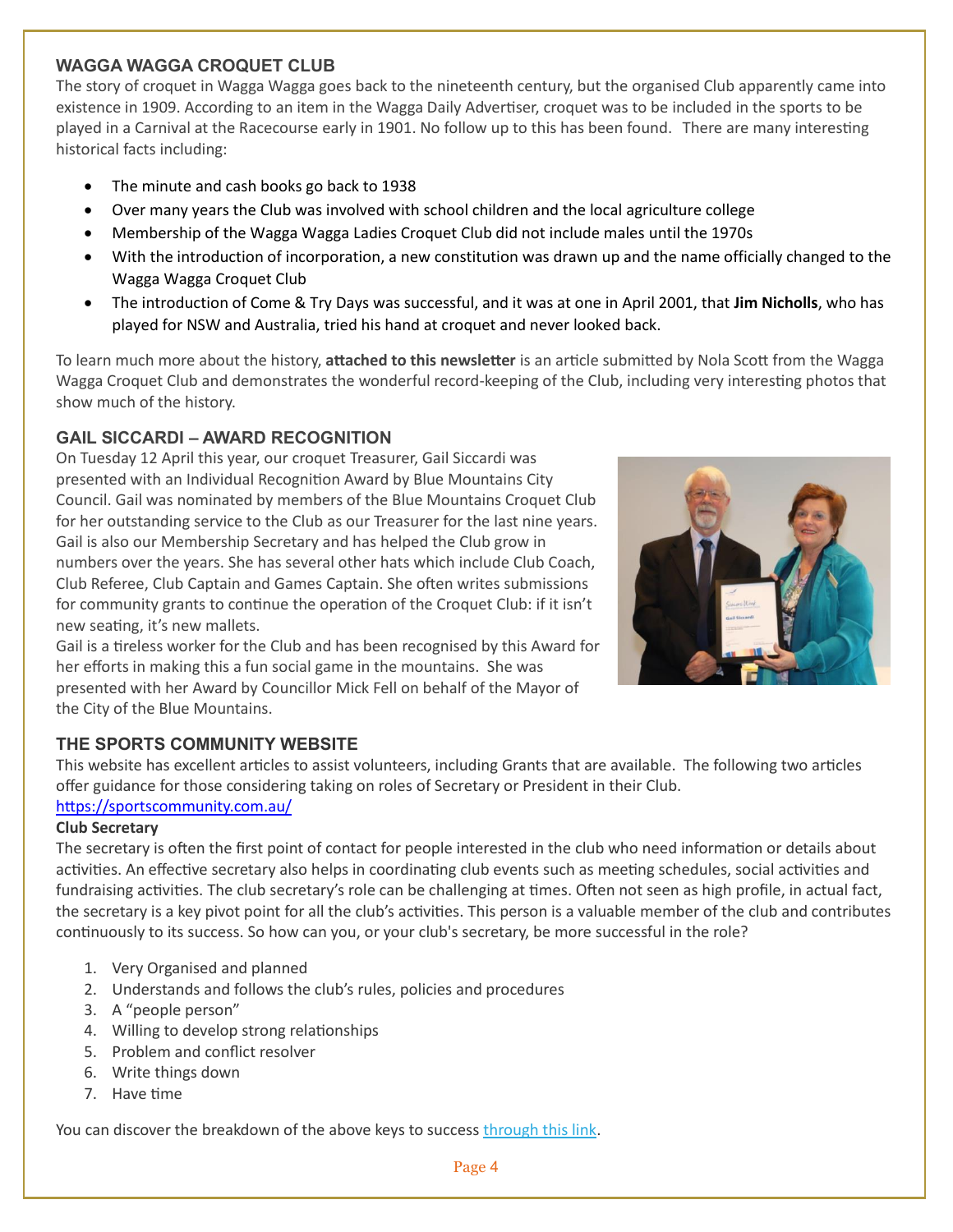#### (Sports Community website cont.) **Club President**

These days, it's easier than you think to become the President of your local club. Simply say the words "I might think about becoming President of my club one day" and the job is practically yours before you know it! The formal process for a club President will be defined in your club rules/constitution. Usually, each year committee members and office holders of the club are elected at the Annual General Meeting. It is becoming very rare for there to be elections for office holders. But, this is what will happen if two people run for President. Your club rules/constitution may have a nomination process to follow, so the best place to start when thinking about becoming club president is to read the club rules/constitution. There are a few situations where an opening for presidency opens up:

- The club president is being stood down, or chooses to stand down
- The current President wishes to be re-elected, but you think you're the person for the job

[Find out how these scenarios impact your ability to run for president and](https://np366.keap-link002.com/v2/click/bf2eea43b4041b47b9c91873e333162d/eJyNkE1LAzEQhv9LzpumNWyLeyullGXbHkTPkt2MGNxMQjIpLmX_u4lKvSh4m4_3febjyghQIbWaNQy9XK9ZxQIMxhtA2jkkNXw2Vxu5rDcVGw2-HYJLnjXX37y3fqne13IpK0aThyx5fNjuuvZ8eD625y5LvQp5xn84KynvZH0D7U_b9sjm-U8yWEP7S4ZH1lBIUE7SJp9FT2HM-lciHxshoneB4uCsTWhoWuRooZIYxtRzC7aHIAy-uGAVGYc8R9wHiEYXNFeoefEaIoAoesgJ8GKOHOGdfrQi76S8B9TfH-1g-tps_gC3FIIk) find out more information here.

#### **ACA GOVERNANCE**

The following Governance documents are on the ACA website, all being accessible from the Documents page at <https://croquet-australia.com.au/documents/> :

- Marketing Committee ToR this committee replaces the former Publicity Committee, the ToR for which have been removed from the website
- National Integrity Framework policies:
	- o Child Safeguarding Policy V2
	- o Complaints, Disputes and Discipline Policy V2
	- o Improper Use of Drugs and Medicines Policy V2, and
	- o Member Protection Policy V2
- A Sports Integrity Australia (but non-National Integrity Framework policy) template adapted Personal Grievances Policy V1, for those inter-personal grievances that do not fall under the MPP, and
- Policies adapted from National Sports Tribunal templates, for when the National Integrity Framework policies are not applicable:
	- o Code of Conduct V1
	- o Conduct and Disciplinary Policy V1
	- o Review and Appeals Policy
		- N.B. All the above policies become effective on 1 June 2022

#### **ACA MAGAZINE – Autumn Edition**

The latest issue of the magazine includes many articles of interest, including:

Page 21 – a new croquet scoreboard developed by Mark Scruton from Gareth Denyer's on-screen scoring during the Eire Cup;

Page 22 – information about the newly formed ACA Marketing Committee (to which our Board member, Liz Friend, has been appointed);

Page 26 – an article on the recent Award received by Peter Landrebe, recognizing his eight years of service to the World Croquet Federation.

To read more [https://issuu.com/adalapublishing/docs/aus\\_croquet\\_autumn\\_2022](https://issuu.com/adalapublishing/docs/aus_croquet_autumn_2022)

#### **ACA SCHOLARSHIP PROGRAM**

The ACA 2023 budget will contain provision for six scholarships of \$500 each in any of the categories listed in the Scholarship Policy. Due to the vagaries caused by Covid in the past two years, the Board has not applied specific amounts to each category listed in Para 4 of the policy but will assess all applications against the relevant criteria. The formal call for nominations will be posted in early August, with applications closing by the end of that month. A copy of the ACA Scholarship Policy is attached to this newsletter.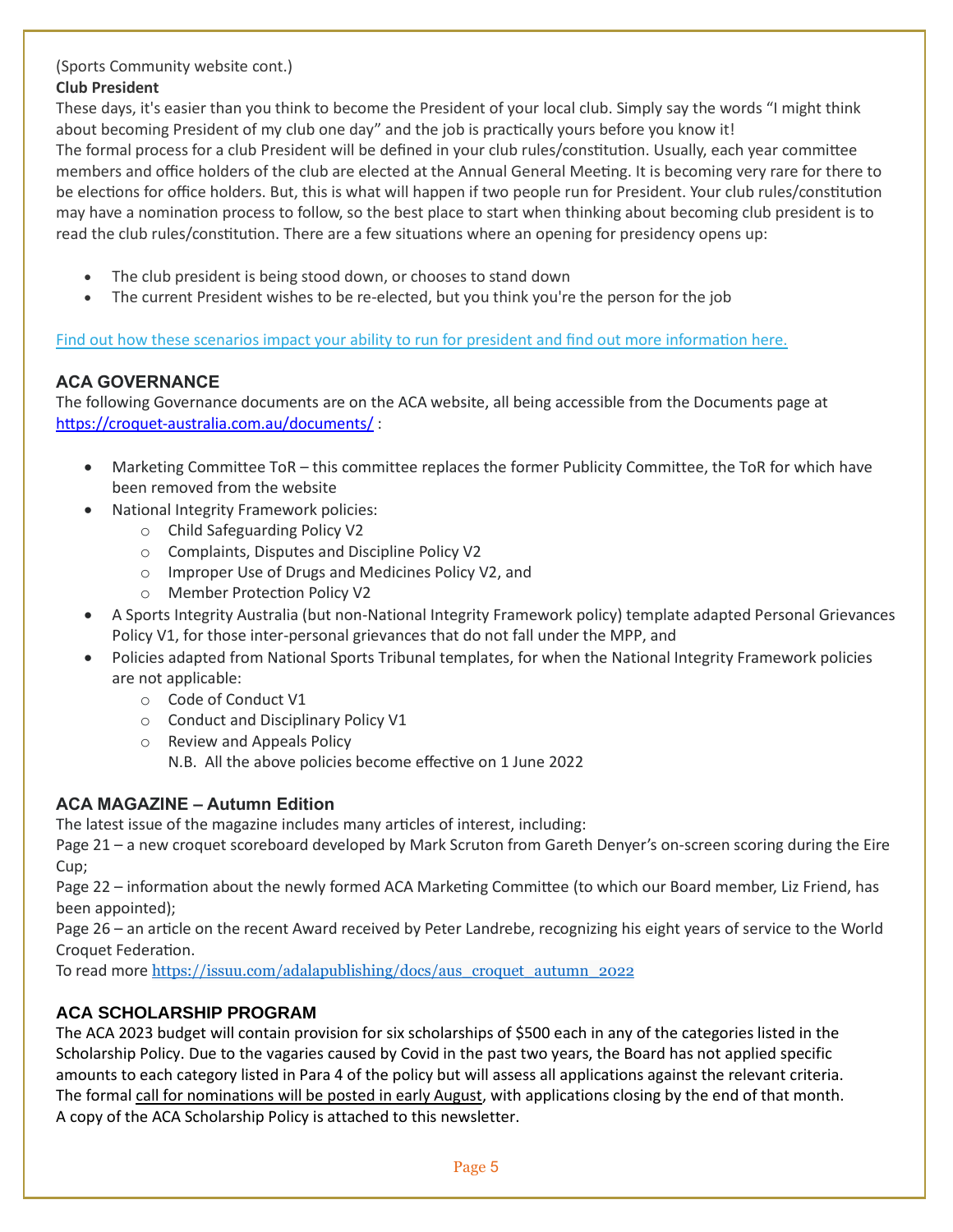## **WINNERS ARE GRINNERS**

#### **CNSW MEN'S GOLF CROQUET OPEN – 25-27 March at Tempe**



There were fifteen players in two blocks with the top 4 players in each block progressing to the finals. Red block had three players tied for fourth place which resulted in a 3 hoop playoff. David Hanbridge got through, winning 2/0, over Kevin McGlynn after Kevin beat Ray Chapman 2/1.

The semi-finals came down to David Hanbridge vs Chris Williamson with David winning 7/5 7/5. The other semi-final saw Malcolm Powys beat David Scott 3/7 7/4 7/5 to reach his first ever final.

In the final David Hanbridge was too steady, winning 7/4 7/3 to record his second men's GC Open win. The winner of the plate event was a draw between Kevin McGlynn and Stephen Burns.

Many thanks to our two GC referees for their tireless efforts over the three days and well done to Pamela Barnwell on her first time as Tournament Manager.

*David Hanbridge with his trophy*

#### **CNSW AC MENS OPEN SINGLES CHAMPIONSHIP 28 April – 1 May at Tempe**



*(L:R) Peter congratulates Dwayne*

Twelve of the best AC players from Sydney, Canberra, Sawtell and Ballina, and one from South Australia, contested the event in two blocks. In the semi-finals Dwyane McCormick beat Alan Walsh 26TP/0 26TP/8 and Peter Landrebe won 26/15 2/26TP 26/16 against Trevor Bassett. The final was a rematch of the recent AC Australian Gold Medal championship which Dwayne won. Dwayne won the first game 26/22 with some steady play. Peter won the second game and it was a really interesting - one ball ending from both players with Dwayne getting to Penult with some amazing shots before Peter after a TPO (triple peel) pegged out to win the game 26/23. The final game started on a lovely Sydney morning with Dwayne hitting the supershot opening and with an opening break going to 4 back. Peter fought back getting first ball to 4 back and second ball to 5. Dwayne responded by taking second ball around, triple peeling first ball and pegging out to win 26/14. Well done to Dwayne. The win cemented his place in the top section of AC in Australia. The winner of the Plate event was John Bartrop. Congratulations to everyone on a wonderful tournament.

#### **CNSW WOMEN'S GOLF CROQUET CHAMPIONSHIP 8-10 April in Canberra**

The CNSW women's golf championship in Canberra 8-10 attracted many of the best players in NSW. At the conclusion of the block rounds the cream had risen to the top with the top 8 ranked players qualifying for the quarter finals.

The semi-finals saw Jamie Gumbrell beat Alison Sharpe 5/7 7/5 7/5 and Gerda Lambeck beating Pamela Barnwell 1/7 7/5 7/.3

The final was between Jamie Gumbrell and Gerda Lambeck, both from the Canberra Croquet Club. Jamie won the thrilling and close final 7/5 and 7/6 to claim her first women's golf singles championship.

Congratulations to Jamie and all the players officials and volunteers who made the tournament a huge success.



 *(L:R) Jamie Gumbrell & Gerda Lambeck)*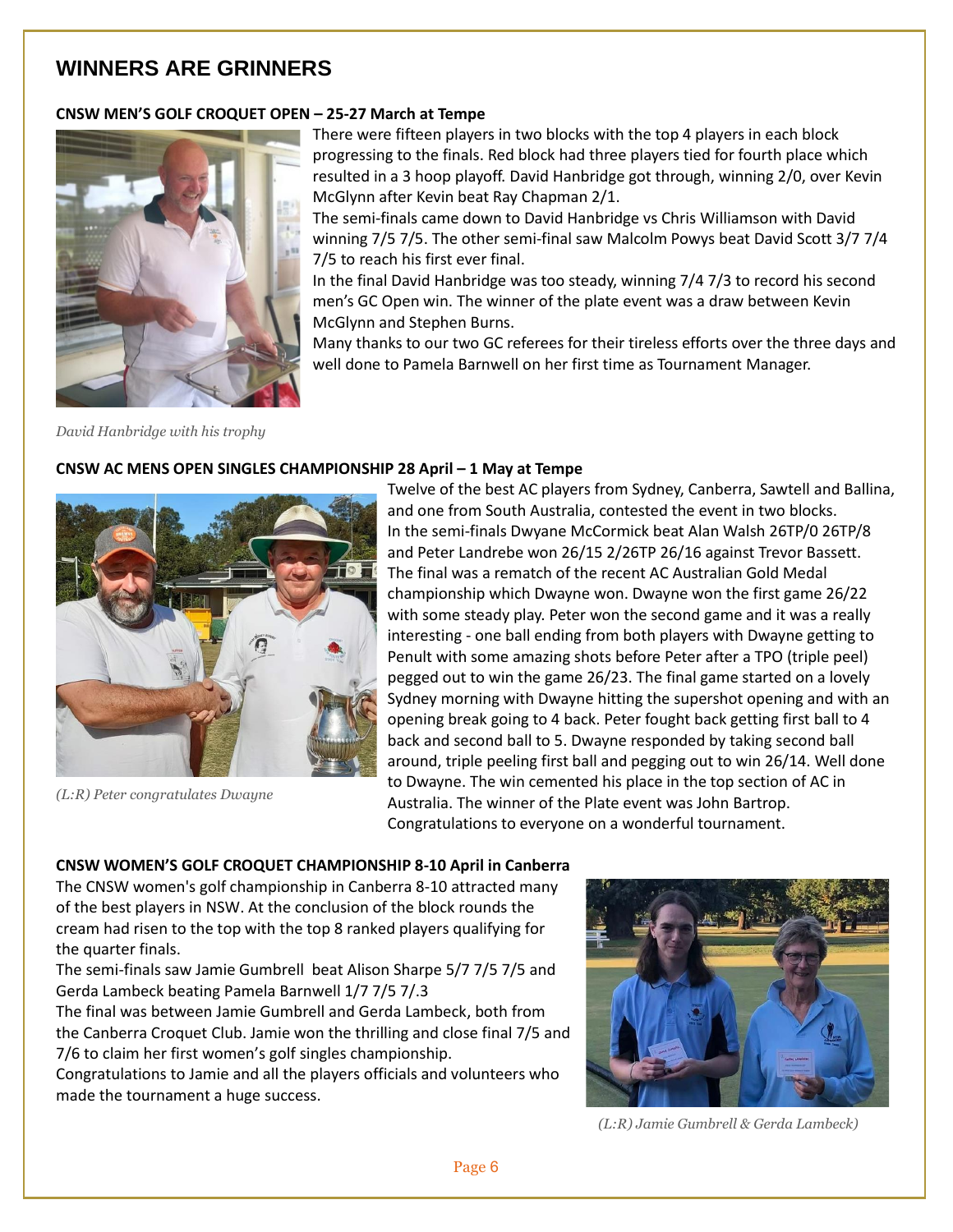#### **THE MOSMAN BASH 22–24 April**





*The Winners*

 *Fidye Westgarth - The Winner*

On 22 April Mosman welcomed players to its 10<sup>th</sup> annual Mosman Bash open singles AC handicap tournament. 24 players in four blocks seeded by similar handicaps battled for the substantial prizes for each block. Generous sponsorship from Mercedes Benz North Shore enabled winners to walk away with \$150 while the runners-up got \$50. All enjoyed the great inclusive meals and refreshments during the tournament. In addition there was the chance to win the draw for a Peter Coles mallet which Peter had kindly donated.





 *Ron Humpherson Ted Woodley*

The weather on the first day was not good with constant heavy showers. But everyone rugged up and got the program finished on time. Fortunately, the next two days were lovely days for croquet and everybody could show off their style. **Block Winners**

In the Blue Block Ted Woodley from Chatswood was a clear winner winning all five games. Michael Strickland from Cammeray, who came second on net points over Steve Miles from Cammeray, missed out on his 5th block win in the Bash. He was a block winner back in the inaugural event in 2012.

The Red Block was a closely fought contest. In the final round both Margaret O'Brien from Cammeray and Rob Wright from Mosman had a chance to overtake the overnight leader, Ron Humpherson from Mosman, if they could win by sufficient margin. Margaret made a valiant effort with a big win over Ron, and Rob also won his match with Chris Smith. Unfortunately neither quite got there, so Ron was the winner. Rob Wright was runner up.

The Green Block was reduced to 5 players because of a late withdrawal. However, there was no doubt about the winner as Fidye Westgarth from Mosman won all her matches. David Gibson from Manly was runner up.

Mosman was again successful in the Yellow Block as David McGrane won four matches. There were three players with 3 wins and only 3 points between them. Gerard Barry from Chatswood was the runner up. For full results please visit [https://croquetscores.com.](http://croquetscores.com/) The photos show Ben Bradley, General Sales Manager Mosman, presenting the prizes on behalf of the sponsor Mercedes Benz North Shore.

Thank you to all at Mosman who contributed to the success of our tournament. The lawns were in great condition after the recent good growing weather and a cut immediately before provided excellent lawn speed. Inside the clubhouse the catering ladies turned on a succession of scrumptious cakes and a closing gourmet lunch. Thank you to all the competitors for the way in which they entered the spirit of the three days. With each player having five 2½-hour games over two days and a half it was essential to keep things moving. But there was time for a bit of socialising which is an essential part of visiting Mosman. We enjoyed putting on the show and look forward to welcoming everybody back again next year.

Ron Humpherson,

Tournament Manager (Photos Richard Westgarth)